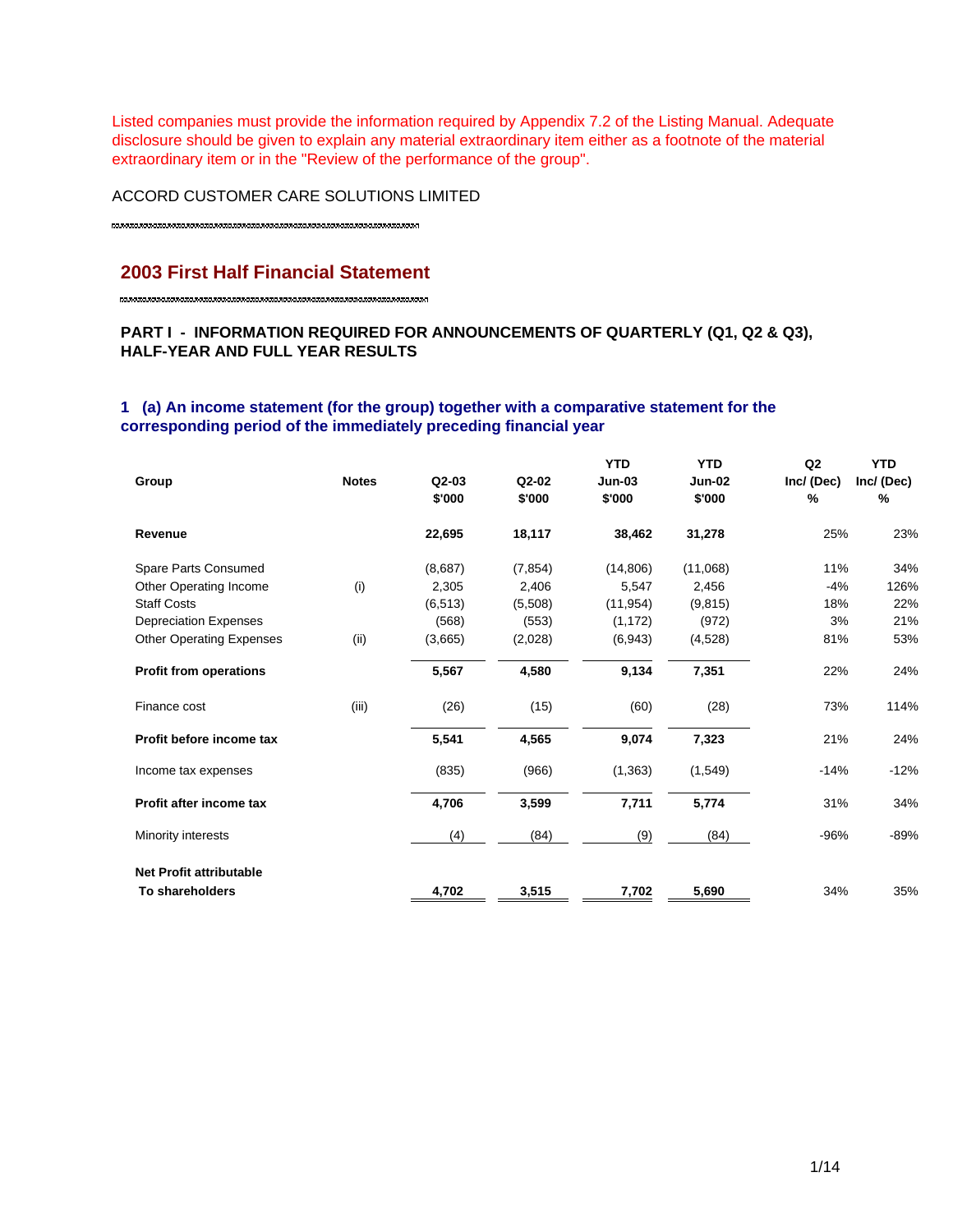## **1(a) (i) Other operating income consist of the following:**

|                                           |              |         |        | <b>YTD</b> | <b>YTD</b>               |
|-------------------------------------------|--------------|---------|--------|------------|--------------------------|
|                                           |              | $Q2-03$ | Q2-02  | Jun-03     | Jun-02                   |
|                                           | <b>Note</b>  | \$'000  | \$'000 | \$'000     | \$'000                   |
| Management and corporate advisory fee     | 1            | 994     |        | 2,025      |                          |
| Royalty                                   | $\mathbf{2}$ | 178     | 530    | 1,238      | 530                      |
| Foreign currency exchange                 |              |         |        |            |                          |
| adjustment gain                           | 3            | 905     | 279    | 1,721      | 302                      |
| Interest income                           |              | 50      | 157    | 75         | 157                      |
| Imputed cost of free inventories now sold |              | $\,$    | 765    |            | 765                      |
| Government grant                          | 4            |         | -      | 229        | $\overline{\phantom{a}}$ |
| Rental income                             |              |         | 5      |            | 5                        |
| Reimbursement of expenses by a minority   |              |         | 109    |            | 109                      |
| <b>Others</b>                             |              | 178     | 561    | 259        | 588                      |
|                                           |              | 2,305   | 2,406  | 5,547      | 2,456                    |

#### **Note 1 : Management and corporate advisory fee**

The Group has entered into management and corporate advisory agreements with third parties to manage the operations for five companies in the People's Republic of China ("PRC"), India and Singapore. Three of these agreements will continue until such time when the parties thereto shall mutually agree to terminate the agreements. The fourth agreement is a long term agreement unless terminated at an earlier date and the fifth agreement is a two-year term agreement unless terminated at an earlier date. The scope of services includes, *inter alia,* managing the day-to-day operations, providing necessary technical support, conducting market surveys, developing annual business plan and providing training of management and technical personnel.

#### **Note 2 : Royalty fee**

Royalty fee in Q2 2003 represents a one-time fee received from an unrelated company for the transfer of rights to the retail sale of mobile communication accessories in a certain country.

#### **Note 3 : Foreign currency exchange adjustment gain**

The foreign currency exchange adjustment gain is due mainly to:-

- (i) the purchase of AUD to fund the Group's operation in Australia and the subsequent appreciation of the AUD against SGD;
- (ii) trade-related transactions in various currencies (in particular Euro and USD) as a result of different exchange rates prevailing at the beginning of the financial period, upon invoicing, upon receipt/payment and at the end of the financial period.

Most of the above foreign currency exchange adjustment gains are realised gains.

Currently, the Group's revenue and trade receivables as well as the Group's cost of spare parts and trade payables denominated in foreign currencies are mainly Euro and USD. In addition, the Group has bank balances, other receivables and other payables denominated in AUD, Euro and USD. The Group currently relies on the natural hedge in revenue and costs denominated in foreign currencies and does not engage in other form of hedging. However, management is constantly monitoring this and may consider hedging the net exposure if it is deemed necessary or prudent to do so.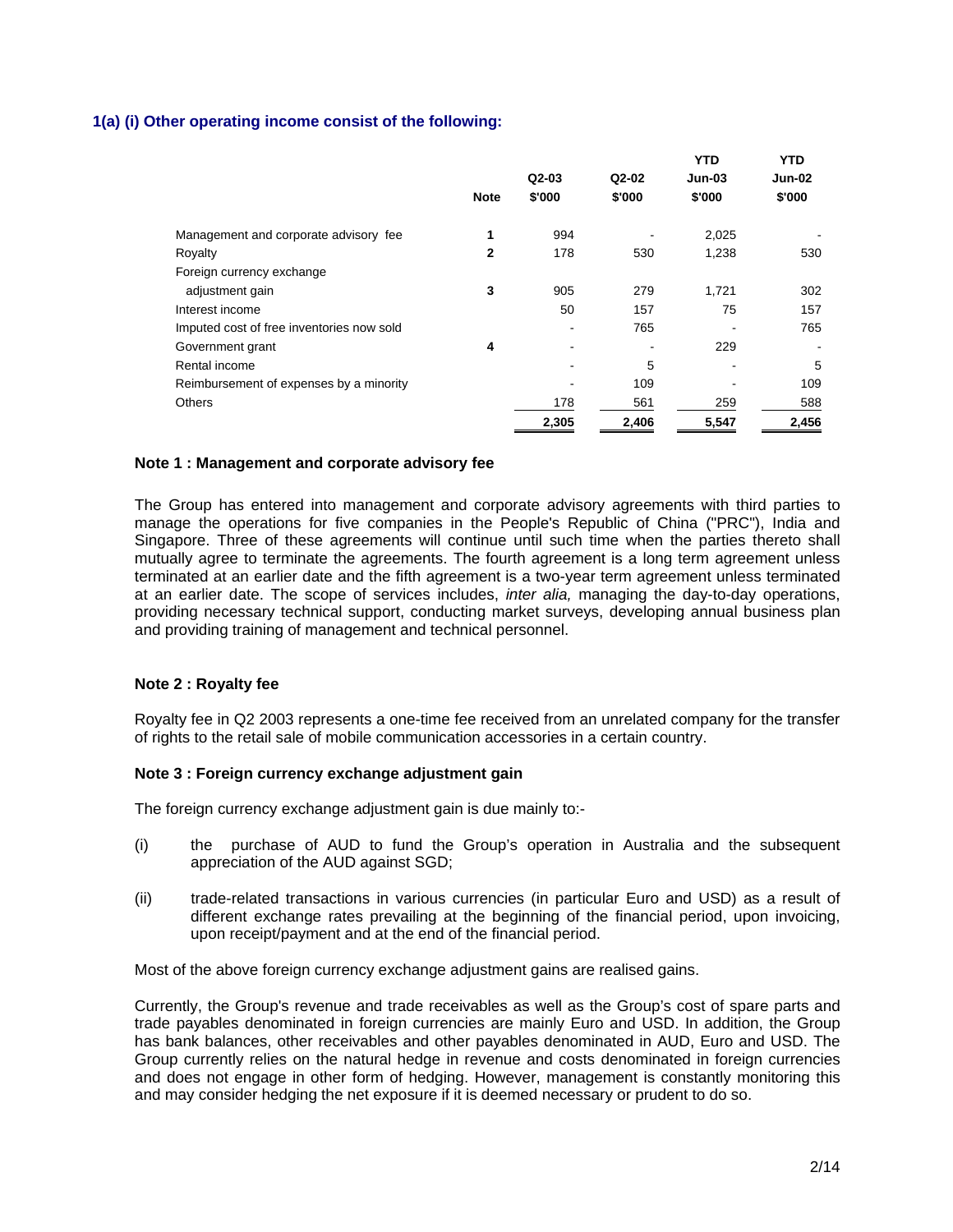## **Note 4 : Government grant**

The government grants received in Q1 2003 comprise mainly financial assistance for the setting up of overseas marketing office and other expenses.

# **1(a)(ii) Included in other operating expenses are the following:**

|                                              | $Q2-03$<br>\$'000 | $Q2-02$<br>\$'000 | YTD<br><b>Jun-03</b><br>\$'000 | <b>YTD</b><br><b>Jun-02</b><br>\$'000 |
|----------------------------------------------|-------------------|-------------------|--------------------------------|---------------------------------------|
| Amortisation of goodwill on consolidation    | 208               | 127               | 358                            | 213                                   |
| Loss on disposal of                          |                   |                   |                                |                                       |
| property, plant and equipment                | -                 | 63                |                                | 63                                    |
| Minimum lease payments under operating lease | 1.172             | 270               | 2.249                          | 1,149                                 |
| Reversal for doubtful trade receivables      | (40)              | (136)             | (46)                           | (136)                                 |
|                                              |                   |                   |                                |                                       |

# **1(a)(iii) Finance cost consist of the following:**

|                                           |         |         | <b>YTD</b> | <b>YTD</b>    |
|-------------------------------------------|---------|---------|------------|---------------|
|                                           | $Q2-03$ | $Q2-02$ | $Jun-03$   | <b>Jun-02</b> |
|                                           | \$'000  | \$'000  | \$'000     | \$'000        |
| Interest expense to non-related companies |         | 15      |            | 28            |
| Interest on bonds                         |         | 570     | ٠          | 1,140         |
| Interest on bank loans                    | 26      |         | 60         |               |
|                                           | 26      | 585     | 60         | 1,168         |
| Recovery of interest expense              |         | (570)   |            | (1, 140)      |
|                                           | 26      | 15      | 60         | 28            |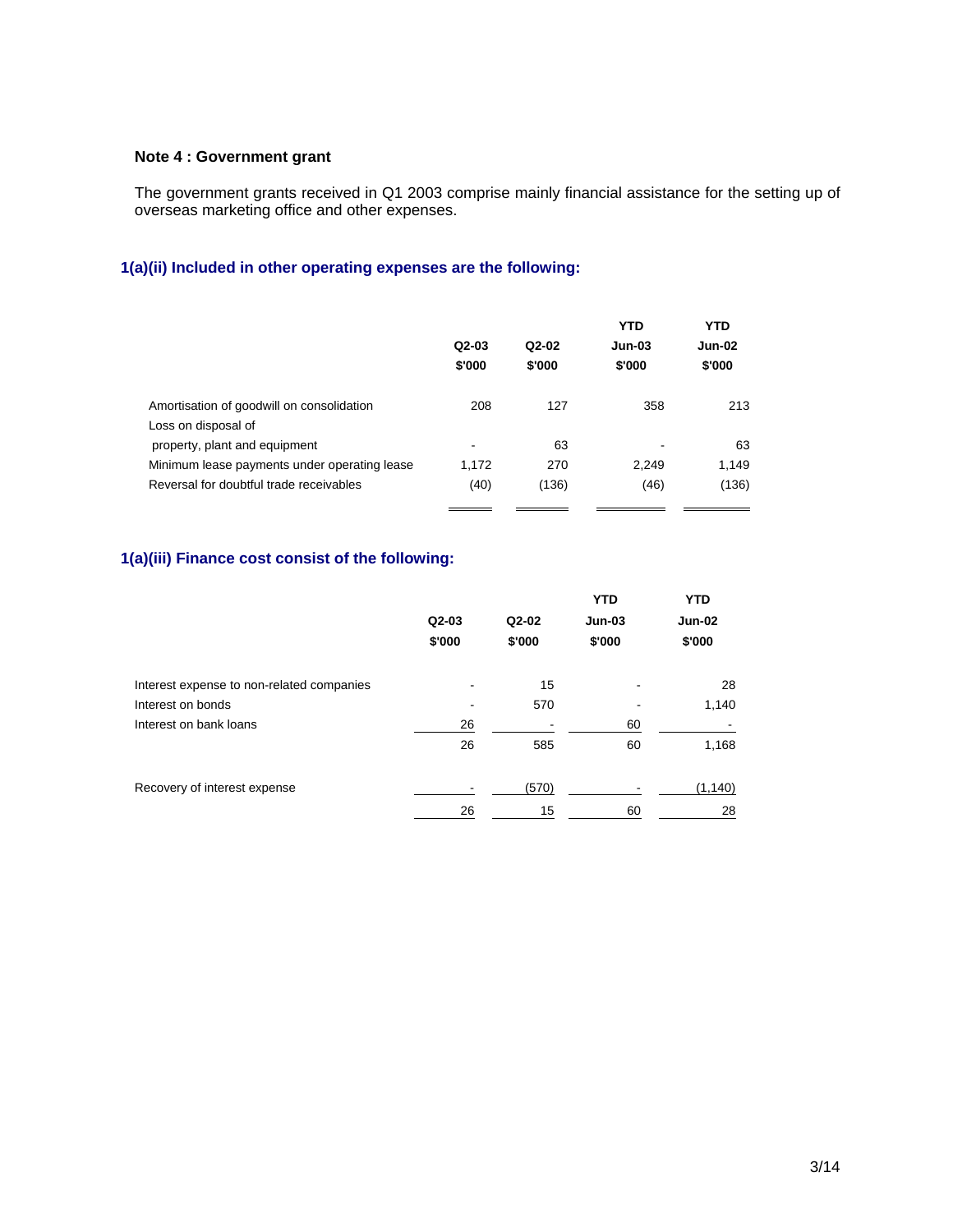## **1(b)(i) A balance sheet (for the issuer and group), together with a comparative statement as at the end of the immediately preceding financial year**

|                                            |              |          | Group    |          | Company  |
|--------------------------------------------|--------------|----------|----------|----------|----------|
| <b>ASSETS</b>                              | <b>Notes</b> | 30/06/03 | 31/12/02 | 30/06/03 | 31/12/02 |
|                                            |              | \$'000   | \$'000   | \$'000   | \$'000   |
| <b>Current assets:</b>                     |              |          |          |          |          |
| Cash                                       |              | 26,886   | 6,839    | 22,254   | 2,070    |
| Trade receivables                          | (a)          | 22,567   | 20,788   | 14,243   | 17,976   |
| Other receivables and prepayments          | (b)          | 11,142   | 9,336    | 25,901   | 23,832   |
| Inventories                                | (c)          | 10,756   | 9,621    | 6,970    | 6,295    |
| <b>Total current assets</b>                |              | 71,351   | 46,584   | 69,368   | 50,173   |
| Non-current assets:                        |              |          |          |          |          |
| Investment in subsidiaries                 |              |          |          | 20,973   | 13,147   |
| Investment                                 |              | 42       |          | 42       |          |
| Property, plant and equipment              |              | 17,659   | 14,139   | 7,080    | 6,493    |
| Club memberships                           |              | 87       | 87       | 87       | 87       |
| Goodwill arising from purchase of business |              | 2,141    |          | 1,040    |          |
| Goodwill on consolidation                  |              | 10,580   | 10,749   |          |          |
| Total non-current assets                   |              | 30,509   | 24,975   | 29,222   | 19,727   |
| <b>Total assets</b>                        |              | 101,860  | 71,559   | 98,590   | 69,900   |
| <b>Current liabilities:</b>                |              |          |          |          |          |
| <b>Bank Overdrafts</b>                     |              | 11       | 57       | 11       | 57       |
| Trade payables                             | (d)          | 8,169    | 8,180    | 12,753   | 17,744   |
| Other payables                             | (e)          | 3,824    | 11,612   | 5,394    | 8,889    |
| Income tax payable                         |              | 2,634    | 3,838    | 1,504    | 1,487    |
| Obligations under finance leases           |              | 37       | 37       |          |          |
| Bank loans                                 | (f)          | 8,385    | 4,740    | 8,352    | 4,740    |
| <b>Preference Shares</b>                   |              |          | 997      |          | 997      |
| Bonds payable                              |              |          | 19,000   |          | 19,000   |
| <b>Total current liabilities</b>           |              | 23,060   | 48,461   | 28,014   | 52,914   |
| <b>Non-current liabilities:</b>            |              |          |          |          |          |
| Obligations under finance leases           |              | 104      | 182      |          |          |
| Deferred income tax                        |              | 539      | 574      | 712      | 712      |
| Total non-current liabilities              |              | 643      | 756      | 712      | 712      |
| Minority Interest                          |              | 491      | 262      |          |          |
| <b>Capital and reserves:</b>               |              |          |          |          |          |
| Issued capital                             |              | 15,829   | 5,000    | 15,829   | 5,000    |
| <b>Capital Redemption Reserve</b>          |              | 22       | 22       | 22       | 22       |
| Share premium                              |              | 42,166   |          | 42,166   |          |
| Foreign currency translation reserve       |              | 181      | (299)    |          |          |
| Accumulated profits                        |              | 19,468   | 17,357   | 11,847   | 11,252   |
| Total equity                               |              | 77,666   | 22,080   | 69,864   | 16,274   |
| <b>Total liabilities and equity</b>        |              | 101,860  | 71,559   | 98,590   | 69,900   |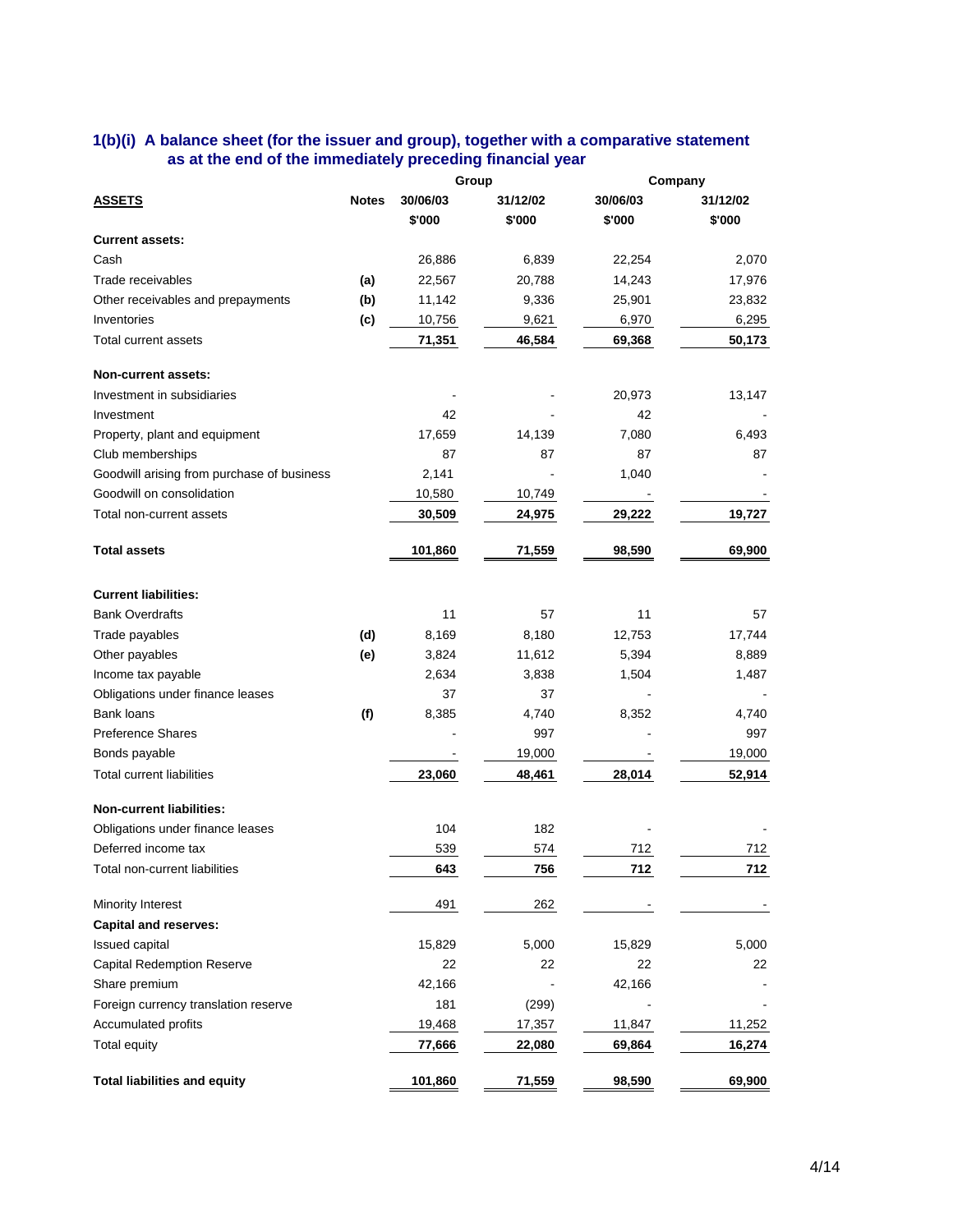## **Note:**

## **(a) Trade Receivables**

The trade receivables turnover day is 103 days for the first half of 2003 ( $1<sup>st</sup>$  Quarter : 104 days) and the trade receivables aging is as follows:

| Trade Receivables Aging |     |     |     | 1 - 30 Days 31 - 60 Days 61 - 90 Days Over 90 Days | Total |
|-------------------------|-----|-----|-----|----------------------------------------------------|-------|
| 30 June 2003            | 61% | 13% | 14% | 12%                                                | 100%  |
| 31 March 2003           | 49% | 18% | 8%  | 25%                                                | 100%  |

Included in trade receivables of the Group and Company are third party logistics (3PL) receivables amounting to \$2.5 million.

## **(b) Other Receivables and Prepayments**

Included in other receivables are recoverables from certain repair management activities amounting to \$1.4 million. Apart from the above, other receivables comprise mainly deposits for rental and utilities (\$1.4 million), deposits for purchase of investments and assets (\$2.5 million) and prepayments (\$1.1 million).

## **(c) Inventories**

Included in inventories of the Group and Company are third party logistics (3PL) stocks amounting to \$2.1 million.

### **(d) Trade Payable**

Trade payable turnover day is 94 days for the first half of 2003. ( $1<sup>st</sup>$  Quarter : 104 days)

#### **(e) Other Payable**

Other payable decreases mainly due to reversal of accrued loan interest on bond payable and payment of deferred purchase consideration on acquisition of a subsidiary.

#### **(f) Bank Loans**

The bank loans of the Group are drawn down for the following:

|                                              | S\$'000 |
|----------------------------------------------|---------|
| Investment in PRC                            | 2,500   |
| 3PL and certain repair management activities | 5.885   |
|                                              |         |
| Total                                        | 8,385   |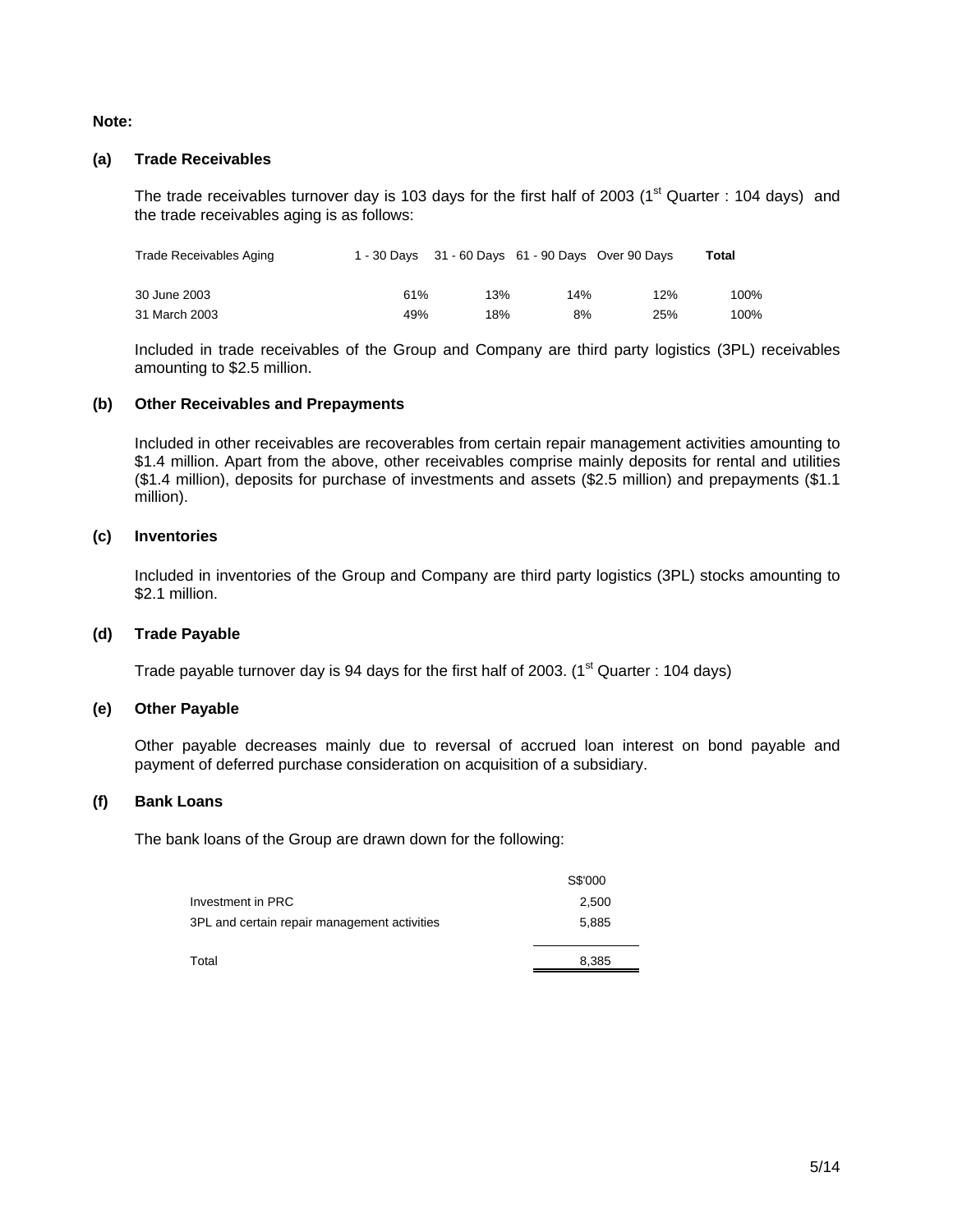# **1(b)(ii) Aggregate amount of group's borrowings and debt securities**

#### **Amount repayable in one year or less, or on demand**

| As at 30 June 2003 |                    | As at 31 December 2002 |                    |  |  |
|--------------------|--------------------|------------------------|--------------------|--|--|
| Secured (\$'000)   | Unsecured (\$'000) | Secured (\$'000)       | Unsecured (\$'000) |  |  |
| 8.433              | Nil                | 4.834                  | 19.997             |  |  |

# **Amount repayable after one year**

| As at 30 June 2003 |                    |                  | As at 31 December 2002 |
|--------------------|--------------------|------------------|------------------------|
| Secured (\$'000)   | Unsecured (\$'000) | Secured (\$'000) | Unsecured (\$'000)     |
| 104                | Nil                | 182              | Nil                    |

### **Details of collateral**

The bank overdrafts and bank loans amounting to \$8,396,000 of the Group are secured by fixed deposits of \$1,000,000, certain inventories and receivables of the Company.

Finance lease is secured by the fixed assets acquired under the lease arrangement.

The unsecured group borrowings as at 31 December 2002 consist of \$19,000,000 redeemable convertible bonds and \$997,000 convertible redeemable preference shares which have been converted into ordinary shares of the Company in 2003.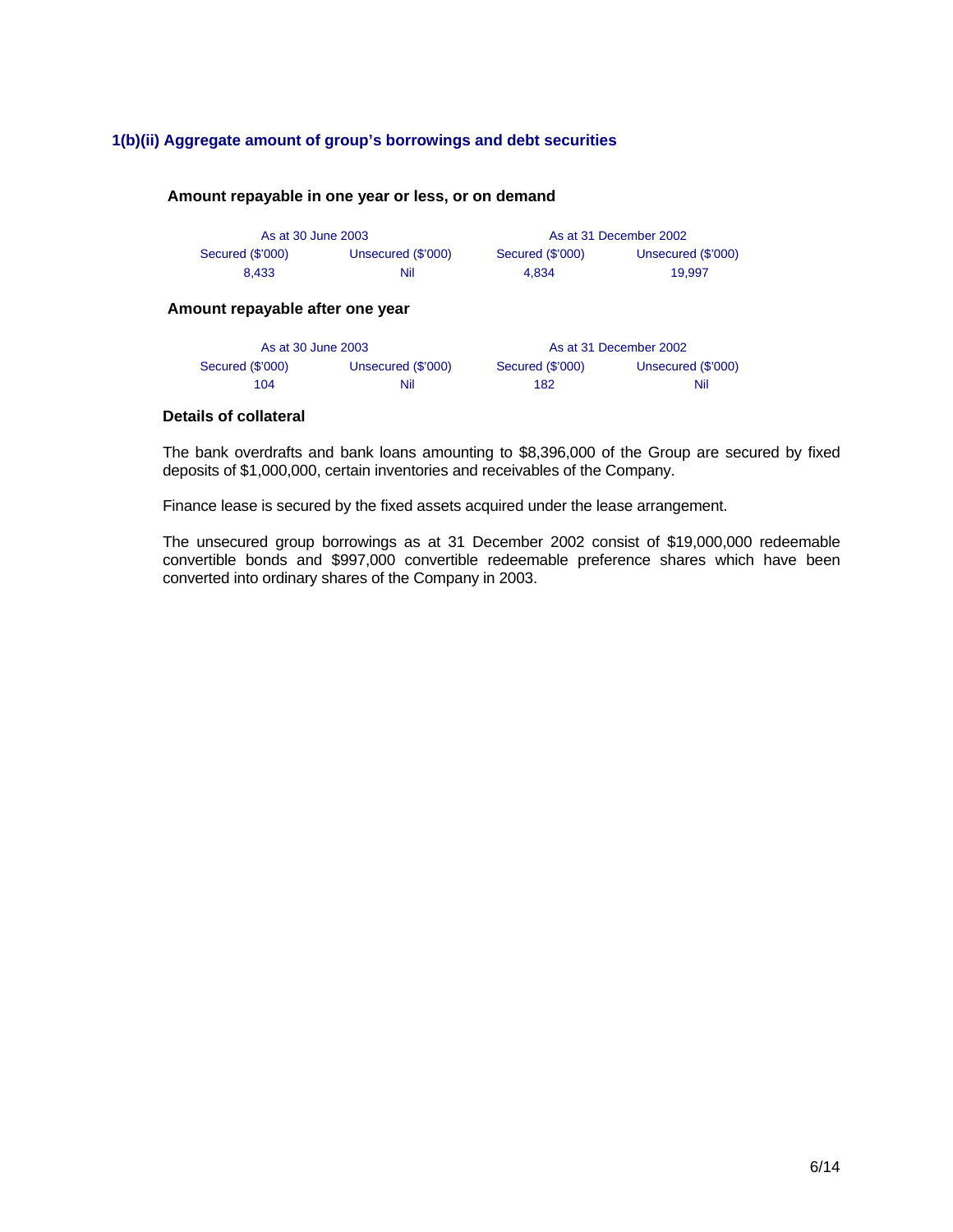### **1(c) A cash flow statement (for the group), together with a comparative statement for the corresponding period of the immediately preceding financial year**

|                                                                                           | <b>Note</b> | Q2-03<br>\$'000 | Q2-02<br>\$'000 | <b>YTD</b><br>Jun-03<br>\$'000 | YTD<br>Jun-02<br>\$'000 |
|-------------------------------------------------------------------------------------------|-------------|-----------------|-----------------|--------------------------------|-------------------------|
| Cash flows from operating activities:                                                     |             |                 |                 |                                |                         |
| Profit before income tax                                                                  |             | 5,541           | 4,565           | 9,074                          | 7,323                   |
| Adjustments for:                                                                          |             |                 |                 |                                |                         |
| Depreciation expense                                                                      |             | 568             | 553             | 1,172                          | 972                     |
| Interest expense                                                                          |             | 26              | 585             | 60                             | 1,168                   |
| Loss/ (Gain) on disposal of fixed assets                                                  |             | (4)             | 63              | (4)                            | 63                      |
| Fixed assets written off                                                                  |             | 19              |                 | 19                             |                         |
| Amortisation of goodwill                                                                  |             | 208             | 127             | 358                            | 213                     |
| Operating profit before working capital changes                                           |             | 6,358           | 5,893           | 10,679                         | 9,739                   |
| Trade receivables                                                                         | (a)         | (6, 862)        | 115             | (1,779)                        | (3, 453)                |
| Other receivables and prepaid expenses                                                    | (a)         | 347             | (2, 975)        | 651                            | (2,883)                 |
| Inventories                                                                               | (a)         | (579)           | (1,786)         | (1,039)                        | (2,570)                 |
| Trade payables                                                                            |             | 1,087           | 1,753           | (11)                           | 2,552                   |
| Other payables                                                                            |             | (348)           | 1,660           | (4,015)                        | (29)                    |
| Cash generated from operations                                                            |             | 3               | 4,660           | 4,486                          | 3,356                   |
| Interest paid                                                                             |             | (26)            | (585)           | (60)                           | (1, 168)                |
| Income tax paid                                                                           |             | (1, 191)        | 379             | (2,603)                        | (307)                   |
| Net cash from operating activities                                                        | (a)         | (1,214)         | 4,454           | 1,823                          | 1,881                   |
| Cash flows from investing activities:                                                     |             |                 |                 |                                |                         |
| Purchase of property, plant and equipment                                                 |             | (2,924)         | (2, 369)        | (4, 571)                       | (4, 423)                |
| Proceeds from disposal of fixed assets<br>Reversal/ (Deposits) for purchase of assets and |             | 4               | 163             | 4                              | 163                     |
| investments                                                                               | (b)         | 1,884           |                 | (2, 458)                       |                         |
| Purchase of business<br>Purchase of investment                                            | (b)         | (2, 403)        |                 | (2, 403)                       |                         |
| Payment for deferred purchase consideration                                               |             | (42)            | (849)           | (42)<br>(3,932)                | (849)                   |
| Net cash used in investing activities                                                     |             | (3, 481)        | (3,055)         | (13, 402)                      | (5, 109)                |
|                                                                                           |             |                 |                 |                                |                         |
| Cash flows from financing activities:<br>Proceeds from issuing shares net of share issue  |             |                 |                 |                                |                         |
| expenses                                                                                  | (c)         | (110)           |                 | 27,407                         |                         |
| Proceeds from issuing shares to minority shareholders                                     |             | 219             |                 | 219                            |                         |
| Decrease in finance lease                                                                 |             | (40)            | (183)           | (78)                           | (213)                   |
| Proceeds from short term loan                                                             | (a)         | 4,759           | 2,250           | 3,645                          | 2,250                   |
| Net cash from financing activities                                                        |             | 4,828           | 2,067           | 31,193                         | 2,037                   |
| Net effect of exchange rate changes in                                                    |             |                 |                 |                                |                         |
| consolidating subsidiaries                                                                |             | (171)           | (94)            | 479                            | (229)                   |
| Net (decrease)/ increase in cash                                                          |             | (38)            | 3,370           | 20,093                         | (1,420)                 |
| Balance at beginning of year                                                              |             | 26,913          | 4,945           | 6,782                          | 9,736                   |
| Balance at end of year                                                                    | (d)         | 26,875          | 8,316           | 26,875                         | 8,316                   |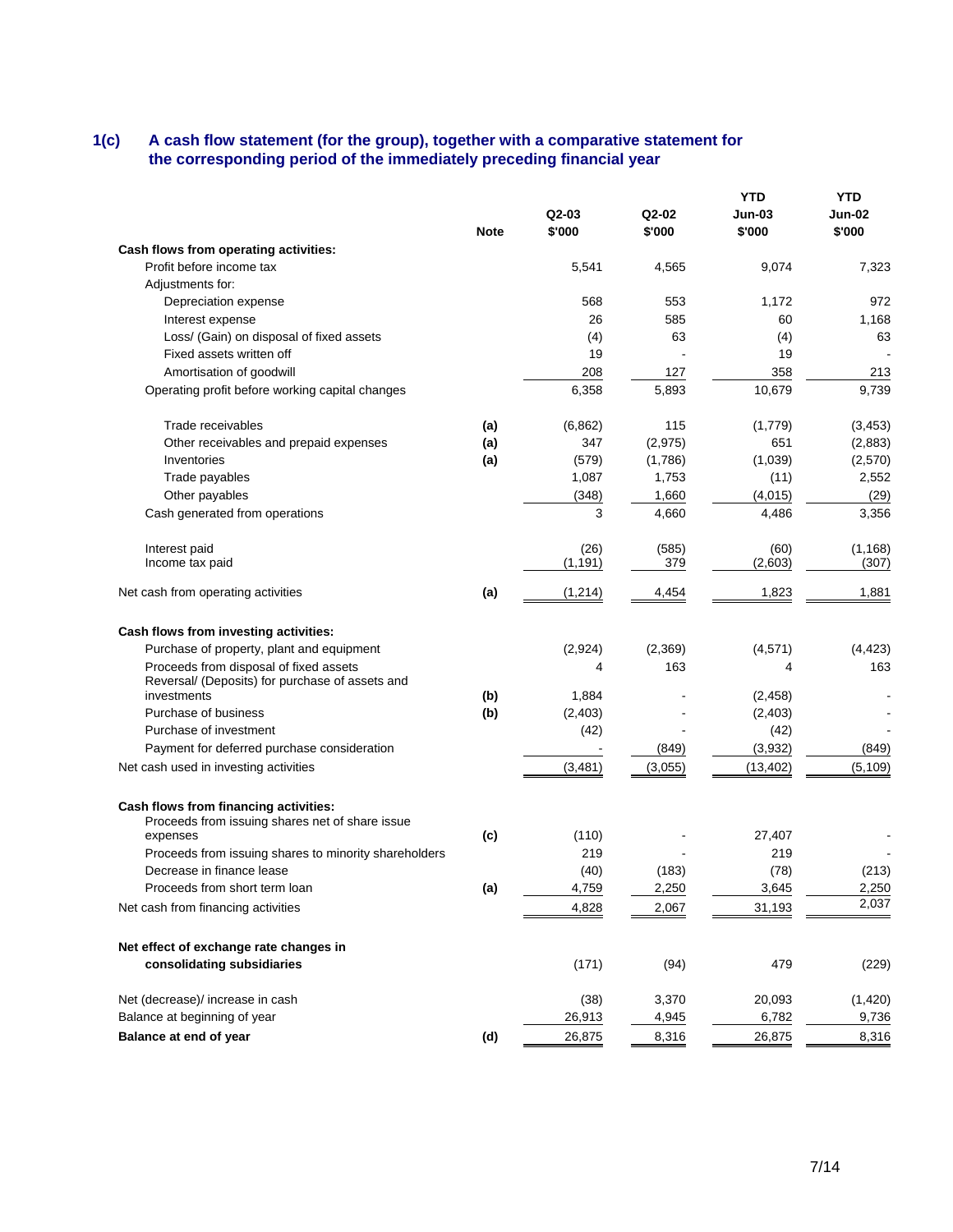#### **Note**

(a)

Included in the cash flow from operating activities for the 6 months of 2003 are the following working capital changes:

|                                                                     | \$'000 |
|---------------------------------------------------------------------|--------|
| Trade receivables arising from 3PL                                  | 2.479  |
| Other receivables arising from certain repair management activities | 1.437  |
| Stocks for 3PL operations                                           | 2.057  |
|                                                                     | 5,973  |

The net cash flow from operating activities would have been as follows without the above activities that are financed by loan.

|                                             | $Q1-03$ | $Q2-03$ | <b>YTD</b><br><b>Jun-03</b> |
|---------------------------------------------|---------|---------|-----------------------------|
| Net cash from operating activities          |         |         |                             |
| (per cash flow statement)                   | 3,037   | (1,214) | 1,823                       |
| Loan undertaken for 3PL                     |         |         |                             |
| and certain repair management activities    | 1,126   | 4.759   | 5,885                       |
|                                             |         |         |                             |
| Adjusted net cash from operating activities | 4,163   | 3,545   | 7,708                       |

# (b)

This relates to the purchase of business in Australia, Vietnam and Singapore. Part of this purchase of business was reflected as deposits for purchase of assets and investments in the 1<sup>st</sup> Quarter of 2003.

#### (c)

Breakdown of the proceeds from issuance of shares during the 6-month financial period ended 30 June 2003 are as follows:

|                                                                                           | <b>6 Months Ended</b><br>30 June 2003<br>\$'000 |
|-------------------------------------------------------------------------------------------|-------------------------------------------------|
| Allotment and issue of new ordinary shares:                                               |                                                 |
| Pursuant to pre-invitation ESOS of 798,768 ordinary shares of \$1 par each at \$6.26 each | 5,000                                           |
| Public issue of 90,000,000 ordinary shares of \$0.025 par each at \$0.27 each             | 24,300                                          |
| <b>IPO Expenses</b>                                                                       | (1,893)                                         |
|                                                                                           | 27.407                                          |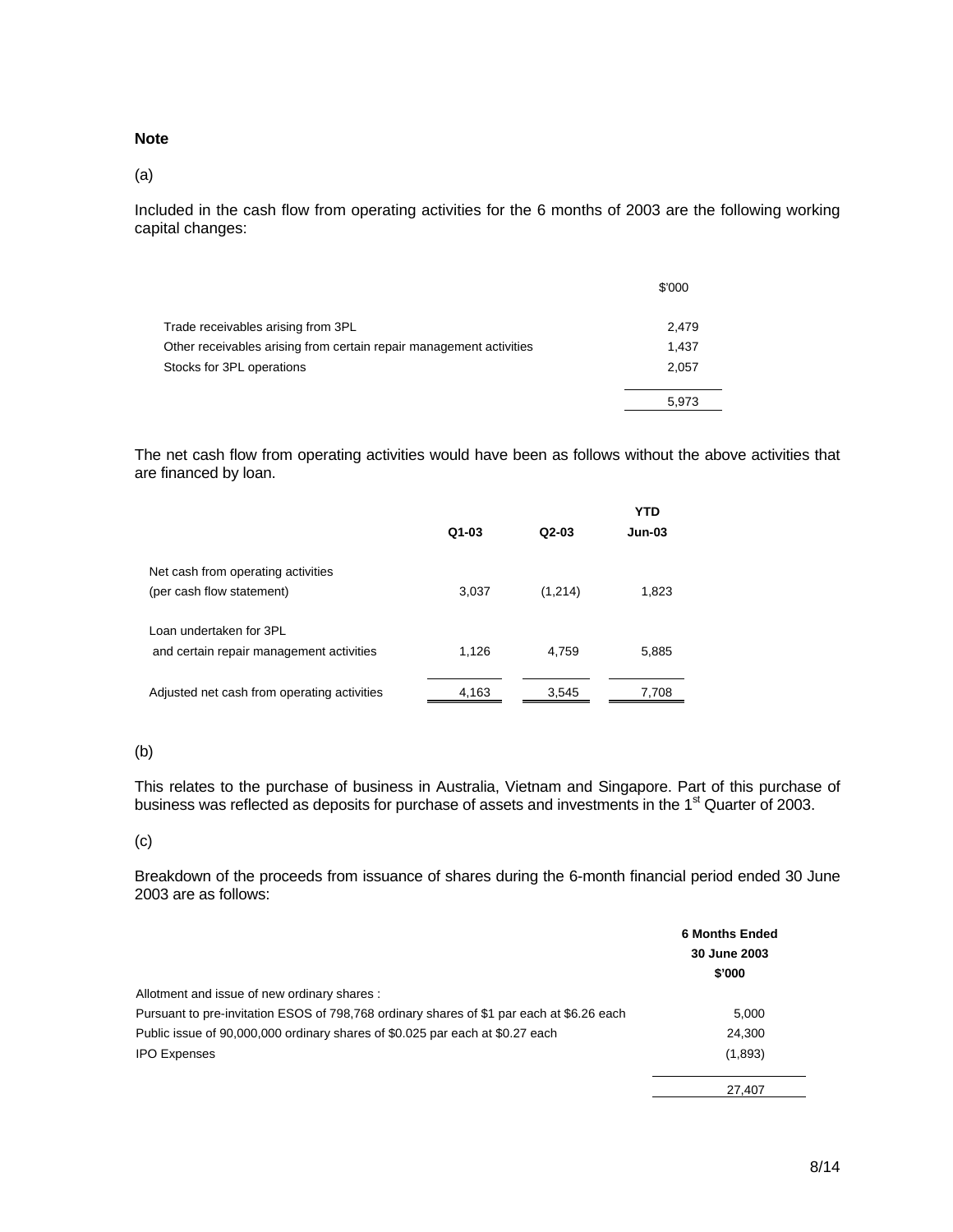(d)

Cash as at the end of financial period included in the consolidated cash flow statement comprise the following balance sheet amounts:

|                        | As at<br>30 June 2003<br>\$'000 | As at<br>30 June 2002<br>\$'000 |
|------------------------|---------------------------------|---------------------------------|
| Cash and bank balances | 26,886                          | 8,316                           |
| Bank overdrafts        | (11)                            |                                 |
|                        | 26,875                          | 8,316                           |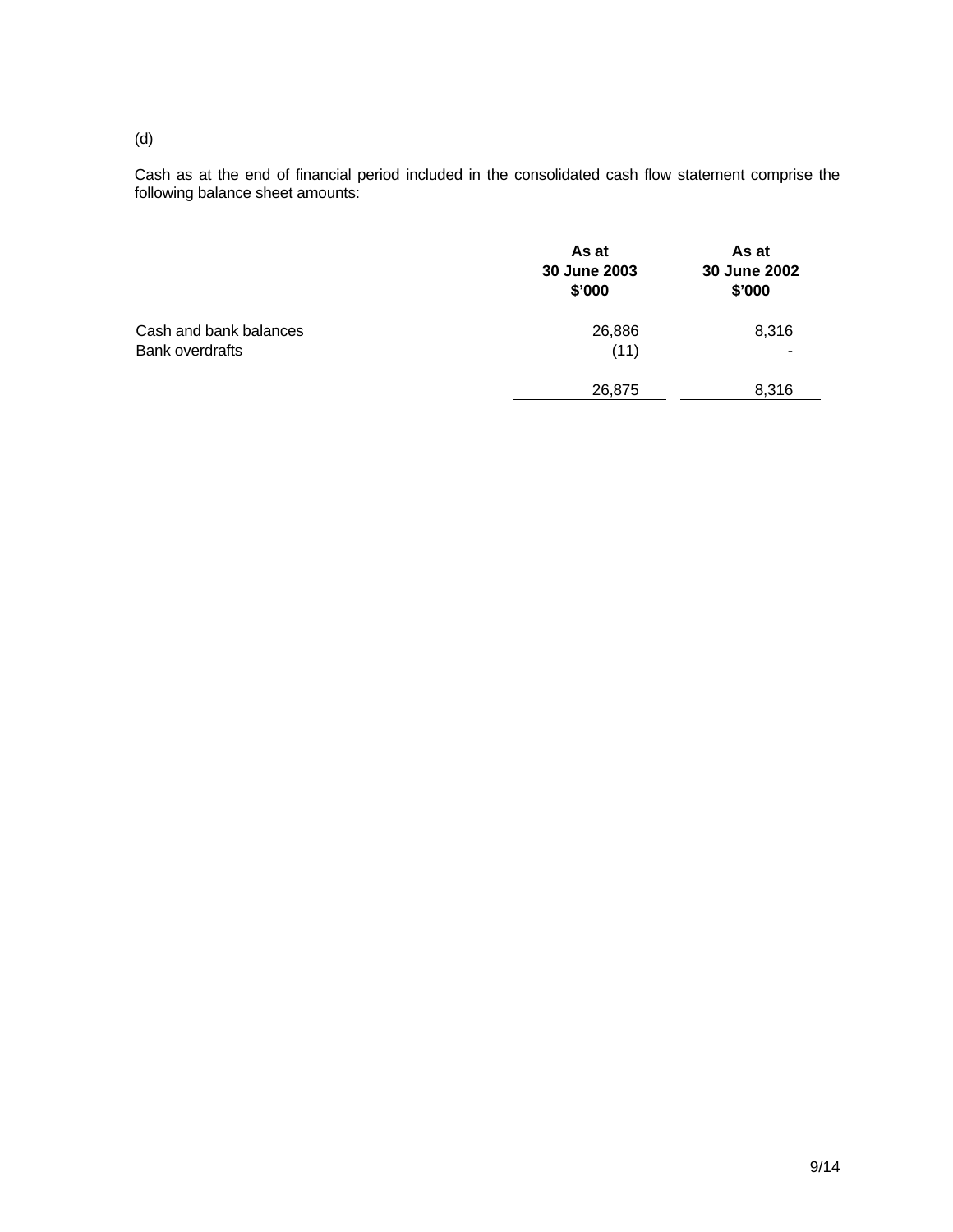# **1(d)(i) A statement (for the issuer and group) showing either (i) all changes in equity or (ii) changes in equity other than those arising from capitalisation issues and distributions to shareholders, together with a comparative statement for the corresponding period of the immediately preceding financial year**

|                                            | <b>Issued</b>             |                |              | Foreign     |             |              |
|--------------------------------------------|---------------------------|----------------|--------------|-------------|-------------|--------------|
|                                            | capital<br><b>Capital</b> |                |              | currency    |             |              |
|                                            | (ordinary                 | redemption     | <b>Share</b> | translation | Accumulated |              |
|                                            | shares)                   | reserve        | Premium      | reserve     | profits     | <b>Total</b> |
|                                            | \$'000                    | \$'000         | \$'000       | \$'000      | \$'000      | \$'000       |
| Group (6 months Ended June 2002)           |                           |                |              |             |             |              |
| Balance at January 1, 2002                 | 5,000                     |                |              | 227         | 5,638       | 10,865       |
| Net profit for the period                  |                           |                |              |             | 5,690       | 5,690        |
| Foreign currency translation               |                           |                |              | (229)       |             | (229)        |
| Balance at June 30, 2002                   | 5,000                     |                |              | (2)         | 11,328      | 16,326       |
| Group (6 months Ended June 2003)           |                           |                |              |             |             |              |
| Balance at January 1, 2003                 | 5,000                     | 22             |              | (299)       | 17,357      | 22,080       |
| Allotment and issue of new ordinary shares |                           |                |              |             |             |              |
| pursuant to pre-invitation ESOS            | 799                       |                | 4,201        |             |             | 5,000        |
| Conversion of redeemable preference shares | 823                       |                | 174          |             |             | 997          |
| Conversion of redeemable convertible bond  | 1,366                     | $\overline{a}$ | 17,634       |             |             | 19,000       |
| Bonus issue                                | 5,591                     |                |              |             | (5,591)     |              |
| Public issue                               | 2,250                     |                | 22,050       |             |             | 24,300       |
| <b>IPO Expenses</b>                        |                           |                | (1,893)      |             |             | (1,893)      |
| Net profit for the period                  |                           |                |              |             | 7,702       | 7,702        |
| Foreign currency translation               |                           |                |              | 480         |             | 480          |
| Balance at June 30, 2003                   | 15,829                    | 22             | 42,166       | 181         | 19,468      | 77,666       |
| Company (6 months Ended June 2002)         |                           |                |              |             |             |              |
| Balance at January 1, 2002                 | 5,000                     |                |              |             | 1,983       | 6,983        |
| Net profit for the period                  |                           |                |              |             | 5,445       | 5,445        |
| Balance at June 30, 2002                   | 5,000                     |                |              |             | 7,428       | 12,428       |
| Company (6 months Ended June 2003)         |                           |                |              |             |             |              |
| Balance at January 1, 2003                 | 5,000                     | 22             |              |             | 11,252      | 16,274       |
| Allotment and issue of new ordinary shares |                           |                |              |             |             |              |
| pursuant to pre-invitation ESOS            | 799                       |                | 4,201        |             |             | 5,000        |
| Conversion of redeemable preference shares | 823                       |                | 174          |             |             | 997          |
| Conversion of redeemable convertible bond  | 1,366                     |                | 17,634       |             |             | 19,000       |
| Bonus issue                                | 5,591                     |                |              |             | (5,591)     |              |
| Public issue                               | 2,250                     |                | 22,050       |             |             | 24,300       |
| <b>IPO Expenses</b>                        |                           |                | (1,893)      |             |             | (1,893)      |
| Net profit for the period                  |                           |                |              |             | 6,186       | 6,186        |
| Balance at June 30, 2003                   | 15,829                    | ${\bf 22}$     | 42,166       |             | 11,847      | 69,864       |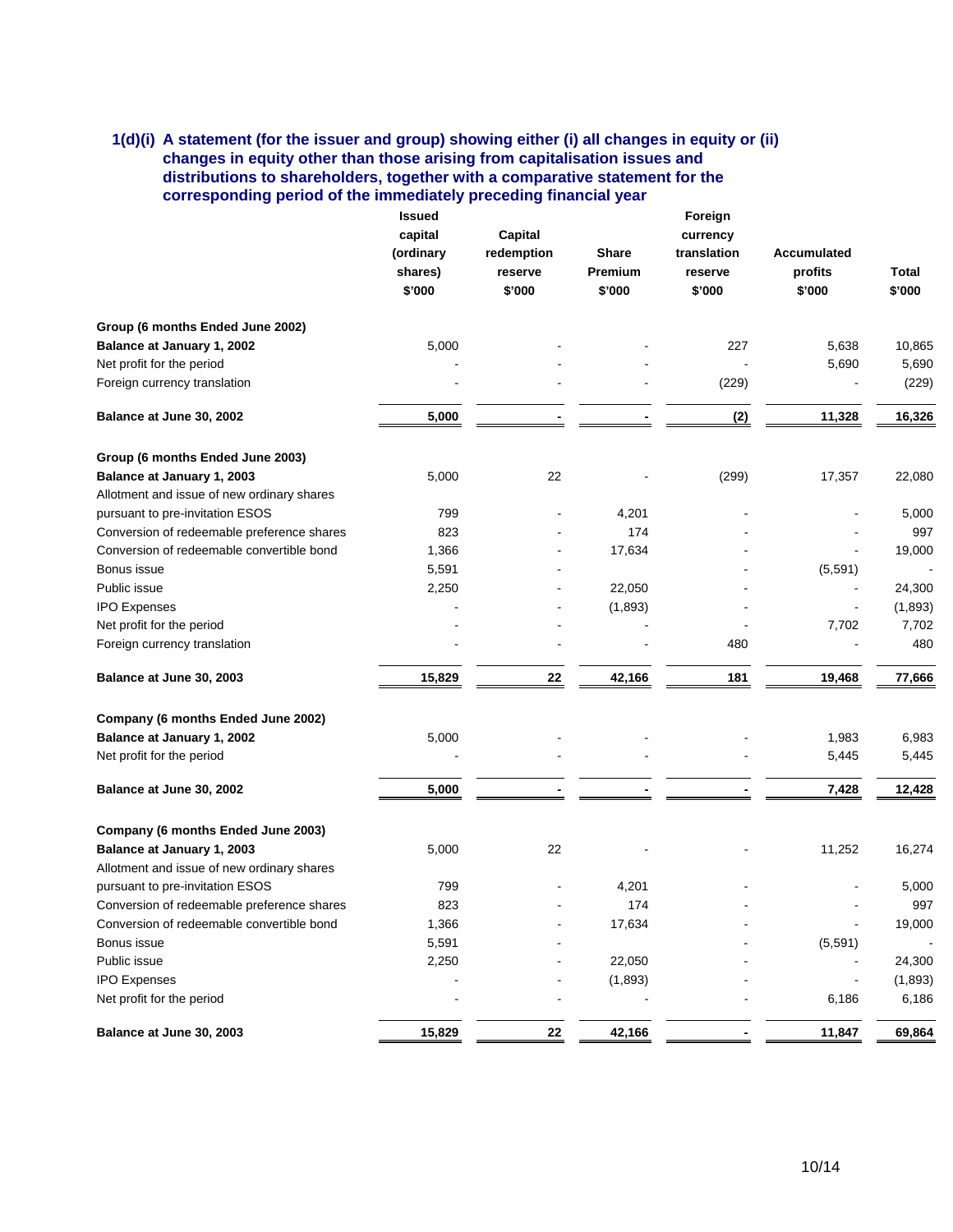**1(d)(ii) Details of any changes in the company's share capital arising from rights issue, bonus issue, share buy-backs, exercise of share options or warrants, conversion of other issues of equity securities, issue of shares for cash or as consideration for acquisition or for any other purpose since the end of the previous period reported on. State also the number of shares that may be issued on conversion of all the outstanding convertibles as at the end of the current financial period reported on and as at the end of the corresponding period of the immediately preceding financial year** 

Please refer to note 1(d)(i)

**2. Whether the figures have been audited, or reviewed and in accordance with which standard (e.g. the Singapore Standard on Auditing 910 (Engagements to Review Financial Statements), or an equivalent standard)** 

The figures have not been audited or reviewed by our auditors.

**3. Where the figures have been audited or reviewed, the auditors' report (including any qualifications or emphasis of matter)** 

Not applicable

**4. Whether the same accounting policies and methods of computation as in the issuer's most recently audited annual financial statements have been applied** 

Applied consistently

**5. If there are any changes in the accounting policies and methods of computation, including any required by an accounting standard, what has changed, as well as the reasons for, and the effect of, the change** 

Not applicable

**6. Earnings per ordinary share of the group for the current period reported on and the corresponding period of the immediately preceding financial year, after deducting any provision for preference dividends** 

|                    | YTD           | YTD          |  |
|--------------------|---------------|--------------|--|
|                    | <b>Jun-03</b> | Jun-02       |  |
| Earnings per share | 1.29 cents    | $1.05$ cents |  |

The calculation of basic earnings per ordinary share is based on the Group's profit after income tax and minority interests of \$7,702,000 for the six months ended 30 June 2003 (6 months ended 30 June 2002: \$5,690,000) divided by the weighted average number of issued shares of 597,063,419 (2002: pre invitation share capital of 543,162,320 shares) of \$0.025 each.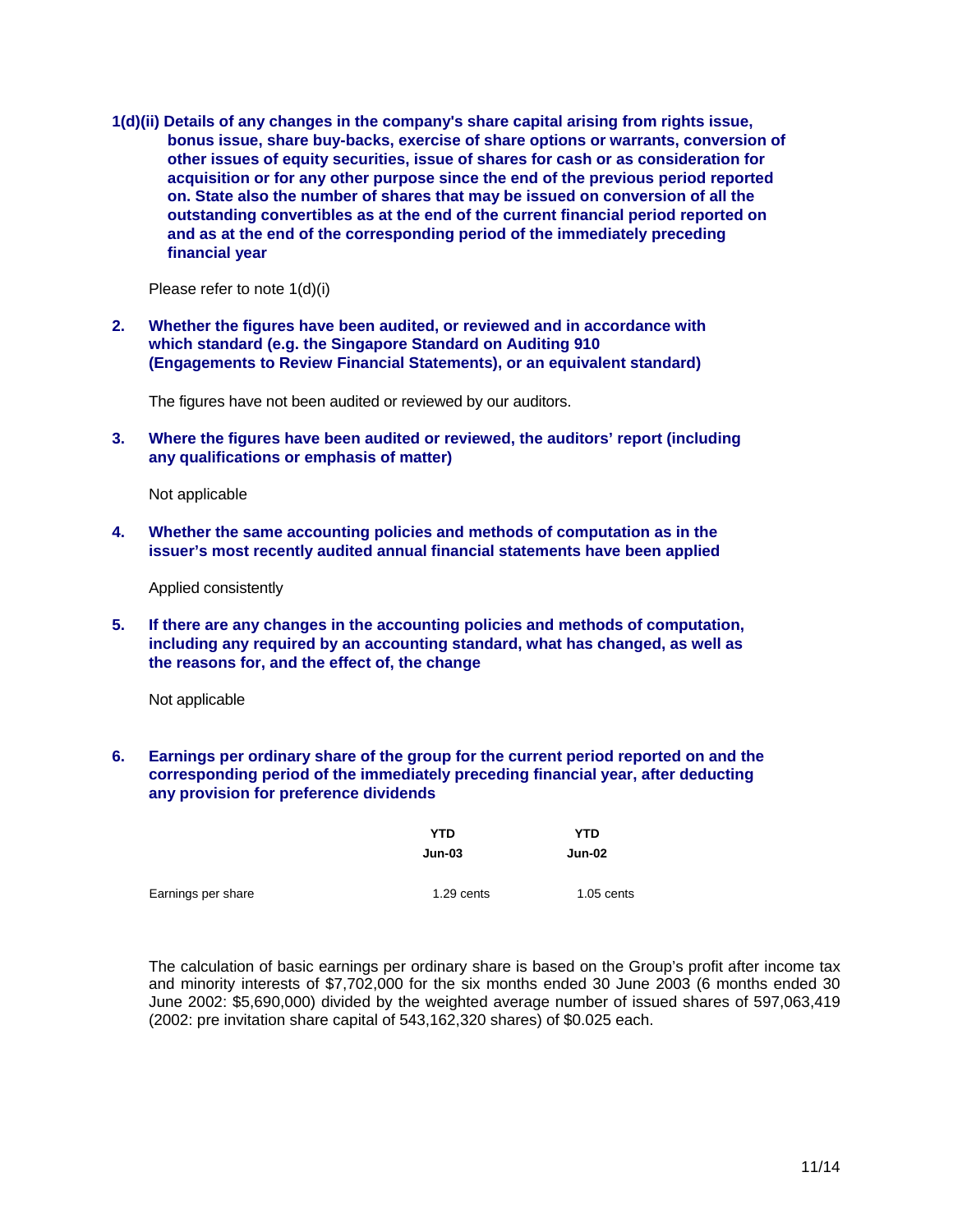# **7. Net asset value (for the issuer and group) per ordinary share based on issued share capital of the issuer at the end of the (a) current period reported on and (b) immediately preceding financial year**

|                                                        |              | Group            |              | Companv          |
|--------------------------------------------------------|--------------|------------------|--------------|------------------|
|                                                        | 30 June 2003 | 31 December 2002 | 30 June 2003 | 31 December 2002 |
|                                                        |              |                  |              |                  |
| Net Tangible Asset Value ("NTA") per share 10.25 cents |              | 3.33 cents       | 10.87 cents  | 4.79 cents       |

For comparative purposes, NTA has been computed based on the net assets of our Group less goodwill on consolidation and net assets of the Company.

The NTA per Share as at 30 June 2003 has been calculated based on post invitation share capital of 633,162,320 ordinary shares of \$0.025 each. The NTA per share for 31 December 2002 has been calculated based on the equivalent share capital of 340,000,000 shares which is derived from 5,000,000 ordinary shares of \$1.00 each as at 31 December 2002 and as adjusted for the bonus share issue of 0.7 ordinary share for every one ordinary share of \$1.00 each and the subdivision of one ordinary share of \$1.00 each into 40 Shares each thereon.

**8. A review of the performance of the group, to the extent necessary for a reasonable understanding of the group's business. The review must discuss any significant factors that affected the turnover, costs, and earnings of the group for the current financial period reported on, including (where applicable) seasonal or cyclical factors. It must also discuss any material factors that affected the cash flow, working capital, assets or liabilities of the group during the current financial period reported on** 

#### **Revenue**

The increase in revenue for the 6-month period ended 30 June 2003 as compared to the 6-month period ended 30 June 2002 was mainly attributable to an increase in the volume of business, more 3PL activities undertaken and also revenue from the repair management activities. The Group's total network as at 30 June 2003 comprises 145 service centres and 168 repair management centres compared to 77 service centres and 110 repair management centres as at 30 June 2002.

#### **Profit after Income Tax**

The Group's profit after income tax for the 6-month period ended 30 June 2003 as compared to the 6-month period ended 30 June 2002 has increased by 34% mainly due to the increase in revenue as explained above. Apart from that, the increase is also due to higher other operating income from royalty, management and corporate advisory fee and foreign currency exchange adjustment gain.

#### **Cash Flows**

The net increase in the cash and cash equivalent for the 6-month period ended 30 June 2003 is mainly due to proceeds received from IPO less payments for investments, purchase of business, deposits made for investments and additional capital expenditure resulting from the set-up of new service centres.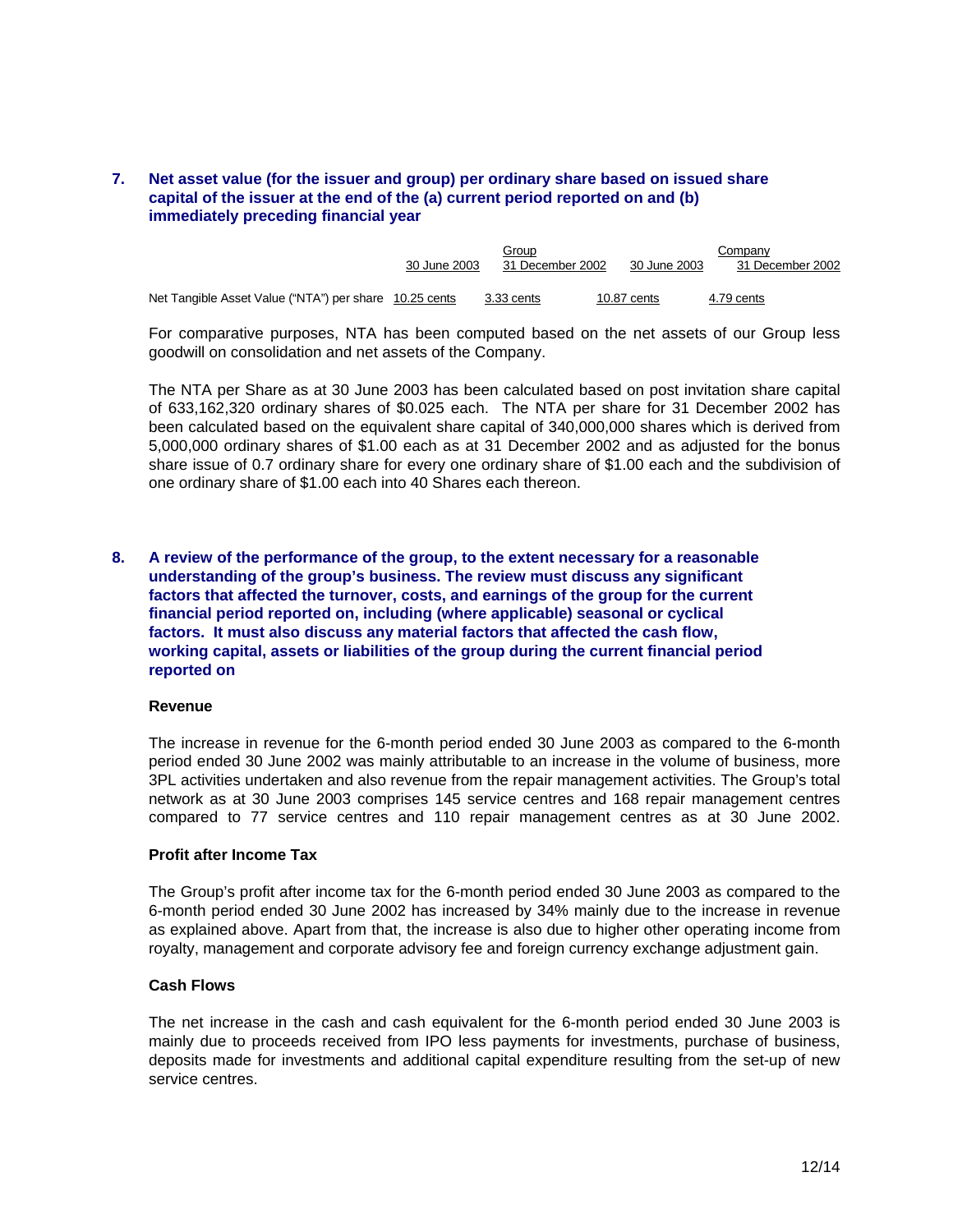### **9. Where a forecast, or a prospect statement, has been previously disclosed to shareholders, any variance between it and the actual results**

Not applicable

### **10. A commentary at the date of the announcement of the competitive conditions of the industry in which the group operates and any known factors or events that may affect the group in the next reporting period and the next 12 months**

In the first half of 2003, the Group continued to expand its regional network from 98 service centres as at 31 December 2002 to 145 service centres as at 30 June 2003. During the same period, the Group has also expanded its network of third-party repair management centres from 110 to 168.

|                                  | As at 30 June 2003 | As at 31 December 2002 |
|----------------------------------|--------------------|------------------------|
| <b>Brands</b>                    | 21                 | 18                     |
| <b>Service Centres</b>           | 145                | 98                     |
| <b>Repair Management Centres</b> | 168                | 110                    |
| <b>Countries/Territories</b>     | 14                 | 12                     |
| <b>Cities/Towns</b>              | 40                 | 25                     |

The directors believe that the Group, with its track record and its regional network in 14 countries, is well positioned to benefit from the continuing trend of consolidation in the fragmented After-Market Services (AMS) industry in the region. The Group is also confident that it is equipped to provide AMS for high-tech consumer products that are becoming increasingly sophisticated.

Despite the recent outbreak of the severe acute respiratory syndrome (SARS) and the challenging market conditions, the Group's expansion plans and operations have not been hampered by these events. Barring unforeseen circumstances, the Group remains optimistic of its prospects in the next reporting period.

# **11. Dividend**

# **(a) Current Financial Period Reported On**

Any dividend declared for the current financial period reported on?

Nil